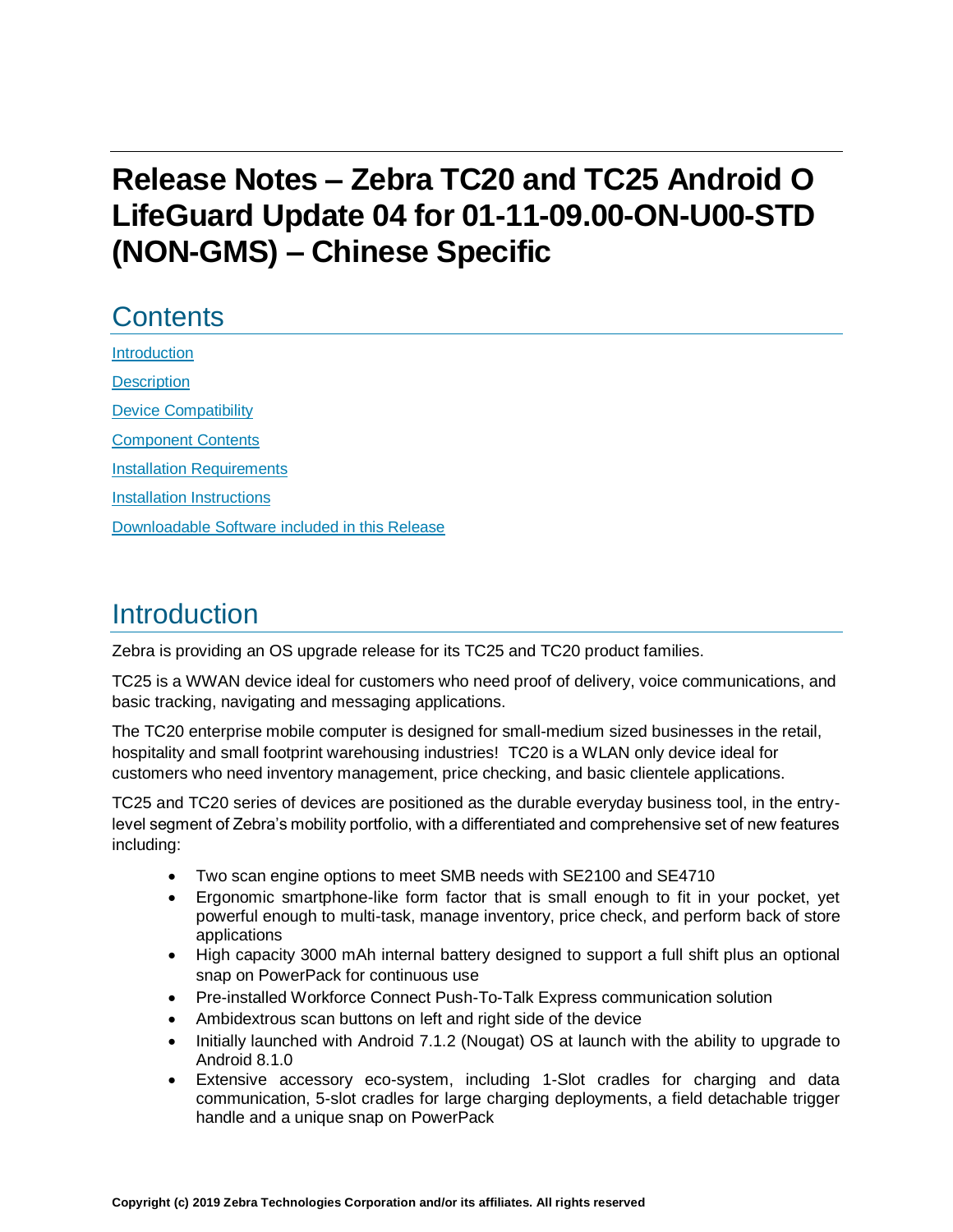# **Description**

This is the first Android 8.1.0 software release for TC20 Mobile Computer. This release contains software packages for Android OREO NON-GMS operating system for TC20.

**Note:** Devices manufactured after 20MAR19 should be flashed with LifeGuard update 2 (CFE-TC2X-O-XX-011109-N-00-02.zip) or higher.

#### **1. CFE v4 Updates:**

- ❖ CFE-TC2X-O-XX-011109-N-00-04.zip (Non-GMS)
	- 1. **Android Security Patch Level**: June 01, 2019

Use the below link to see the Android Security bulletin for more information:<https://source.android.com/security/bulletin/>

- 2. SPR36970 Resolved an issue wherein period key was not working when used in RDP on Linux CentOS 7 server.
- 3. SPR36457 Resolved an issue wherein scanner was not working intermittently on few units after factory reset.
- 4. Updated below mentioned components:
	- Wifi FUSIONLIFTEQA\_1\_0.0.0.018\_O
	- OSX version QCT.81.8.4.UL

#### **2. CFE v3 Updates:**

- ❖ CFE-TC2X-O-XX-011109-N-00-03.zip (Non-GMS)
	- 1. **Android Security Patch Level**: May 01, 2019

Use the below link to see the Android Security bulletin for more information:<https://source.android.com/security/bulletin/>

5. SPR36906 - Resolved an issue wherein performing Factory reset using StageNow resulted in formatting of cache.

#### **3. CFE v2 Updates:**

- ❖ CFE-TC2X-O-XX-011109-N-00-02.zip (Non-GMS)
	- 1. **Android Security Patch Level**: April 01, 2019

Use the below link to see the Android Security bulletin for more information:<https://source.android.com/security/bulletin/>

- 6. Updated below mentioned components:
	- Scanning Framework version 22.0.5.0
	- Wifi FUSIONLIFTEQA\_1\_0.0.0.016\_O
	- OSX version QCT.81.8.3.3UL
	- BT\_Pairing\_Utility 3.1**5**
- 7. SPR35855/35695 Resolved an issue wherein scanned data was being delivered as individual characters to the applications.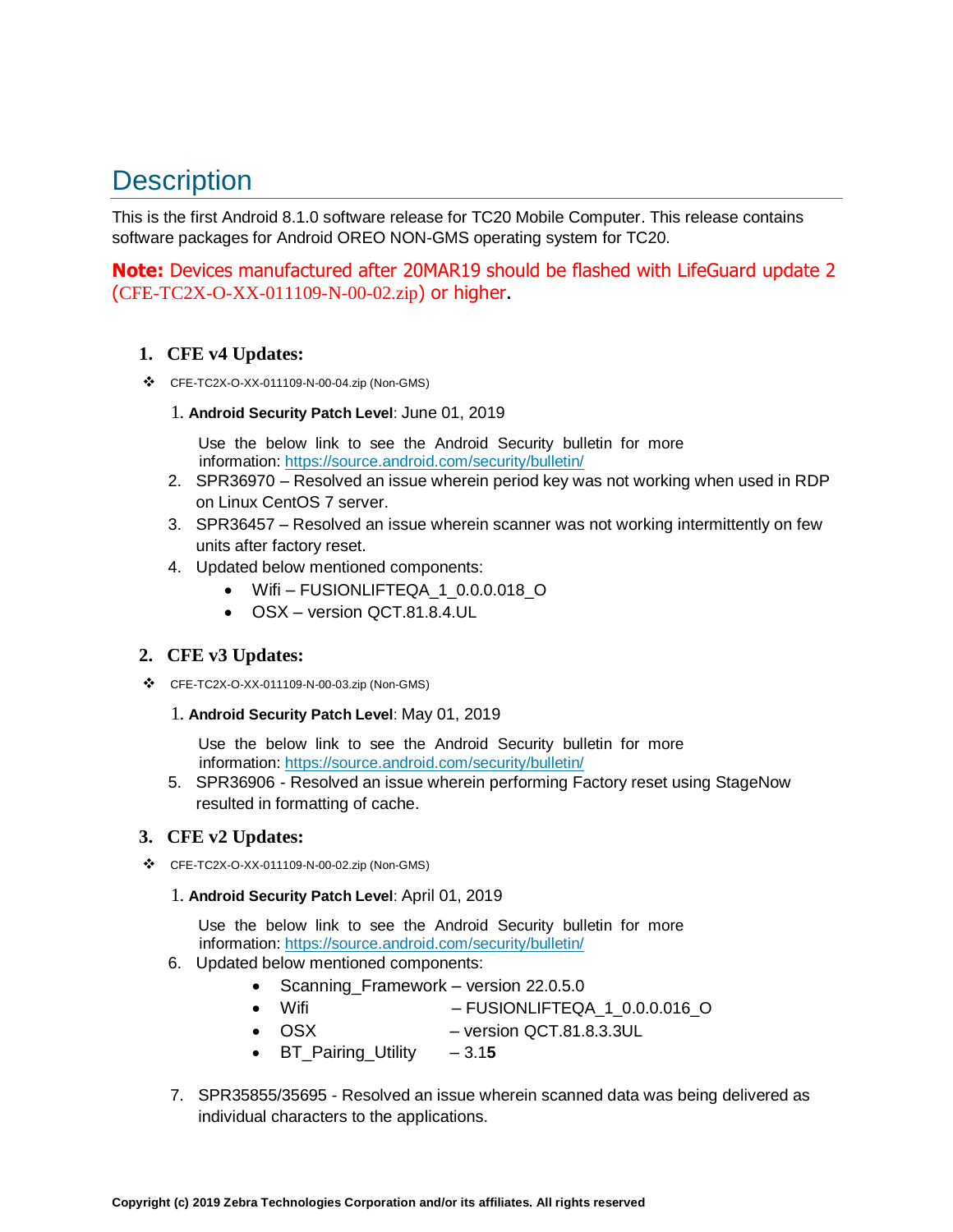- 8. SPR36117/36095 OSx provisioning properties were getting intermittently reset causing device to be in a non-provisioned state causing below symptoms.
	- When scanning a barcode it does not decode into [the](https://confluence.zebra.com/pages/createpage.action?spaceKey=LIF&title=customer+apps+or+DWDEMO) targeted application.
	- A long press on the power key does not bring up the "Airplane" menu item.
	- HOME and RECENT keys were not functional.
- 9. SPR36685 Resolved an issue wherein image distortion issue was observed while scanning a barcode using any application.

#### **4. CFE v1 Updates:**

- ❖ CFE-TC2X-O-XX-011109-N-00-01.zip (Non-GMS)
	- 1. **Android Security Patch Level**: February 01, 2019

Use the below link to see the Android Security bulletin for more information:<https://source.android.com/security/bulletin/>

10. SPR36021 - Resolved an issue wherein voice call quality was getting degraded when phone is slightly moved away from the mouth area.

## <span id="page-2-0"></span>Device Compatibility

This software release has been approved for Android TC20 OREO Non-GMS models mentioned below. Please note that GMS OS images are not compatible with China based SKUs. Attempt to install GMS Image on China based SKUs will gracefully fail and report image incompatibility error.

| <b>Device</b>          | <b>Operating System</b>                               |
|------------------------|-------------------------------------------------------|
| TC200J-20C112CN        | Android O (Non-GMS Only) China Only                   |
| TC200J-20A111CN        | Android O (Non-GMS Only) China Only                   |
| <b>TC200J-2KC111CN</b> | Android O (Non-GMS Only) Keyboard SKU -<br>China Only |
| TC200J-20C213CN        | Android O (Non-GMS Only) Premium SKU -<br>China Only  |

<span id="page-2-1"></span>This software is also approved for Android TC25 OREO Non-GMS models mentioned below

| <b>Device</b>   | <b>Operating System</b>             |
|-----------------|-------------------------------------|
| TC25CJ-20B101CN | Android O (Non-GMS Only) China Only |
| TC25CJ-20C102CN | Android O (Non-GMS Only) China Only |

## Component Contents

| <b>Component</b> | <b>Version</b>                   |
|------------------|----------------------------------|
| Build_version    | 01-11-09.00-ON-U04-STD (NON-GMS) |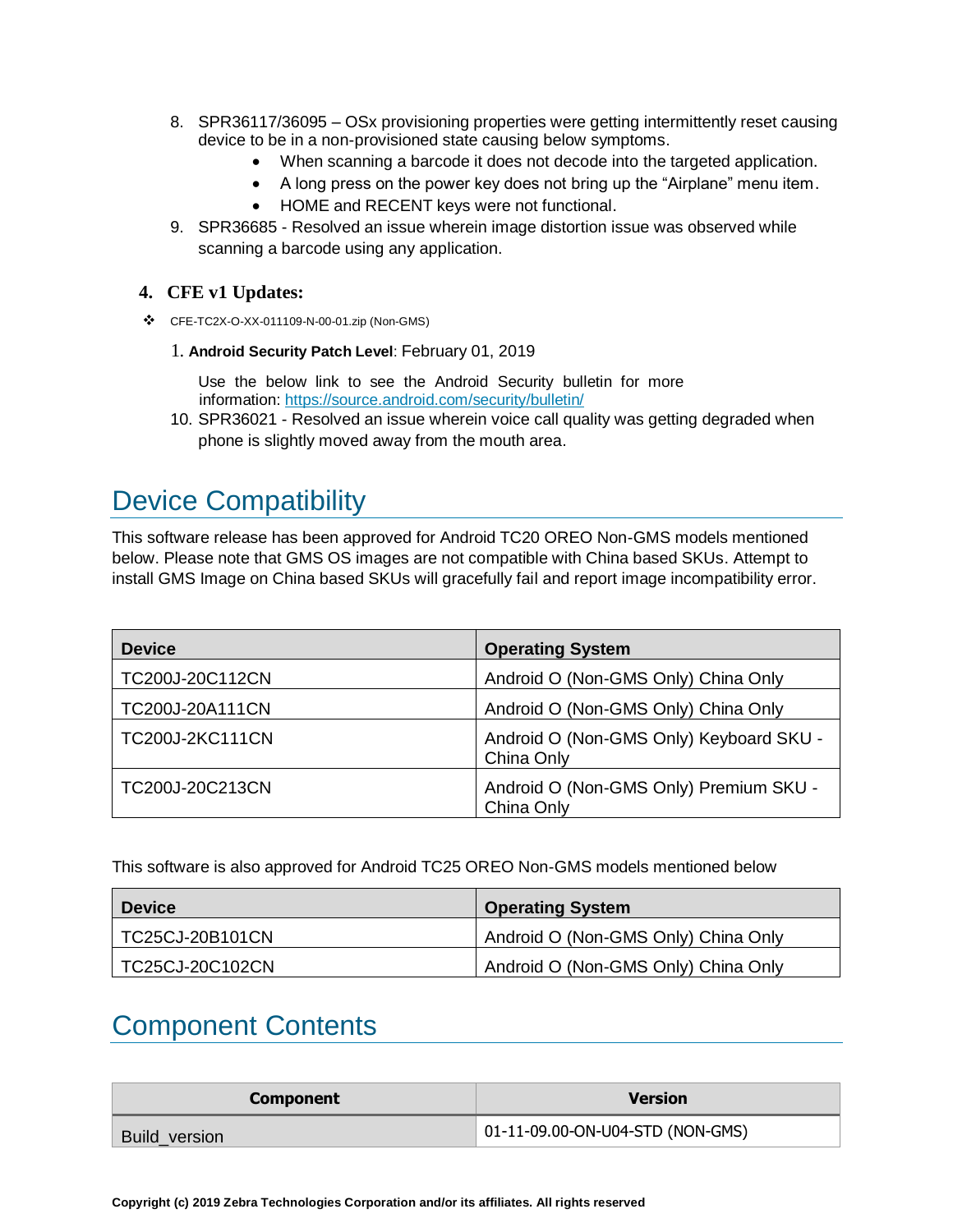| Android_version                     | 8.1.0                                                                                                                      |
|-------------------------------------|----------------------------------------------------------------------------------------------------------------------------|
| Android_SDK_Level                   | 26                                                                                                                         |
| <b>Android Security Patch Level</b> | June 1, 2019                                                                                                               |
| Linux_kernel                        | 3.18.71                                                                                                                    |
| Wifi                                | FUSIONLITE_QA_1_0.0.0.018_O<br>Application: QA_1_00.0.0.008_O<br>Middleware: QA_1_00.0.0.011_O<br>Radio: QA_1_00.0.0.014_O |
| Platform                            | Qualcomm MSM8937                                                                                                           |
| Scanning_Framework                  | 22.0.5.0                                                                                                                   |
| <b>DWDemo</b>                       | 2.0.13                                                                                                                     |
| <b>OSX</b>                          | QCT.81.8.4.UL                                                                                                              |
| <b>MXMF</b>                         | 8.2.3.1                                                                                                                    |
| Touch                               | Focaltech V1.1 20161103 (fw:0x24)                                                                                          |
| Bluetooth_Stack                     | CNSS-PR-4-0-552-166444-1/01050102                                                                                          |
| Flash_Size                          | 16G / 32G                                                                                                                  |
| RAM_Size                            | 2G                                                                                                                         |
| <b>GPS</b>                          | MPSS.JO.3.0-00431-8937_GENNS_PACK-1                                                                                        |
| <b>MMS</b>                          | 8.1.0                                                                                                                      |
| <b>RIL Version</b>                  | Qualcomm RIL 1.0                                                                                                           |
| <b>BT_Pairing_Utility</b>           | 3.15                                                                                                                       |
| Datawedge                           | 7.0.4                                                                                                                      |
| Camera                              | 2.0.002                                                                                                                    |
| <b>PTT</b>                          | 3.1.39                                                                                                                     |
| RxLogger                            | 5.4.12.0                                                                                                                   |
| <b>StageNow</b>                     | 3.1.1.1019                                                                                                                 |
| Zebra Data Service                  | 3.4.0.1180                                                                                                                 |
| <b>EMDK</b>                         | 7.0.0.2000                                                                                                                 |
| <b>IMEI SV Number</b>               | 09                                                                                                                         |
| <b>OEM Config</b>                   | 8.1.0.9                                                                                                                    |
| <b>DDT</b>                          | V1.16.0.11                                                                                                                 |
| <b>Audio SW Version</b>             | 0.3.0.0                                                                                                                    |
| <b>Acoustic Profiles</b>            | General: CO4.2<br>Cellular: CO4.2                                                                                          |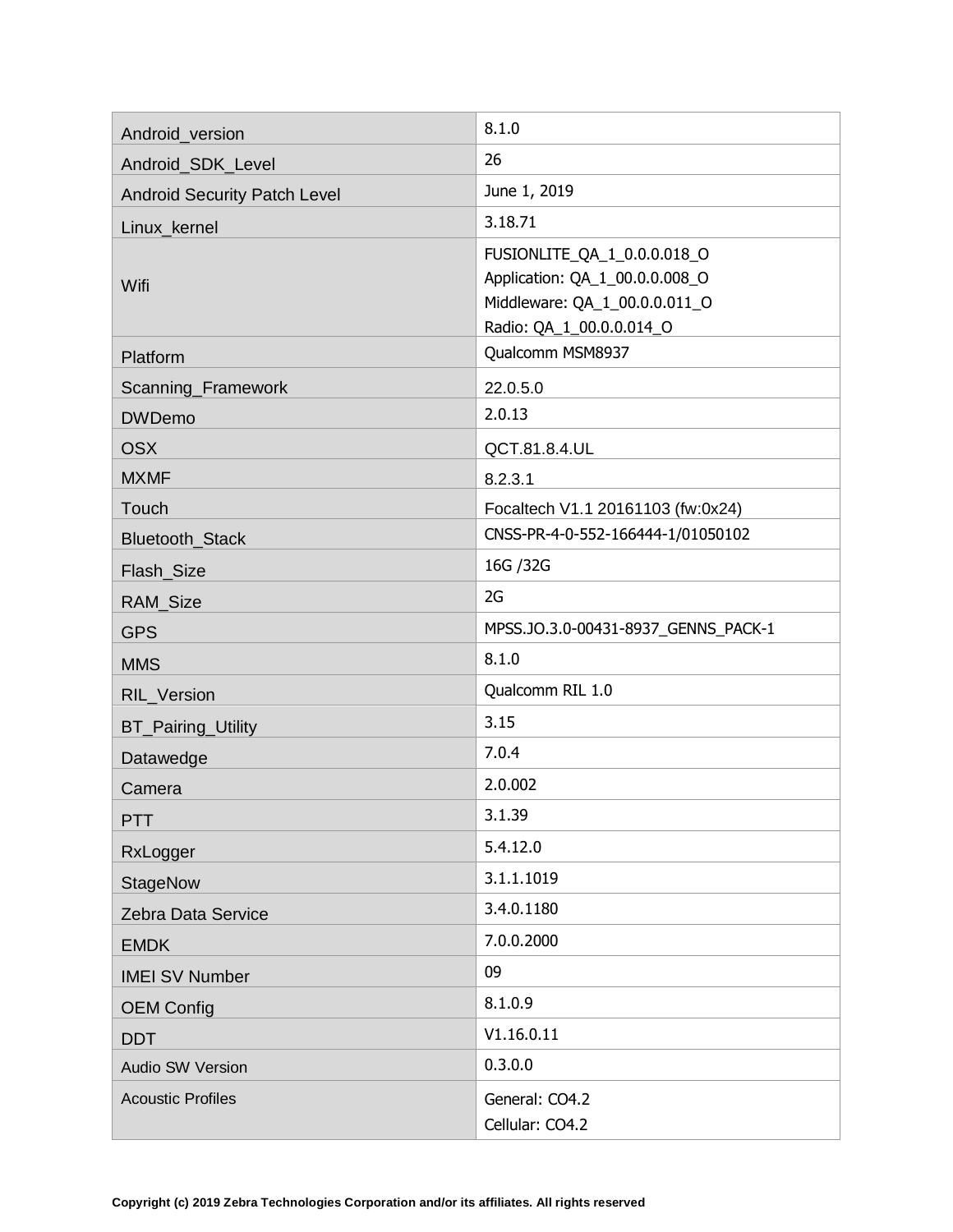| Fingerprints | Zebra/TC25/TC25FM: 8.1.0/01-11-09.00-ON-U04-<br>STD/190521:user/release-keys,   |
|--------------|---------------------------------------------------------------------------------|
|              | Zebra/TC20/ TC20RT: 8.1.0/01-11-09.00-ON-U04-<br>STD/190521:user/release-keys,  |
|              | Zebra/ TC20/ TC20RD: 8.1.0/01-11-09.00-ON-<br>U04-STD/190521:user/release-keys, |
|              | Zebra/ TC20/ TC20KB: 8.1.0/01-11-09.00-ON-<br>U04-STD/190521:user/release-keys  |

# <span id="page-4-0"></span>Installation Requirements

### HW Requirements

- Windows PC running Windows 7/10 32/64 bits
- USB Type C Cable
- Micro SD Card with at least 2GB capacity (optional)

### SW Requirements

Please make sure following components are installed on your computer before commencing OS installation.

- Zebra Android USB Driver V2.2 or higher
- Android Debug Bridge (ADB) version 1.0.39 or higher
- TC20/TC25 Non-GMS Android OS Release Images

### Image Compatibility

<span id="page-4-1"></span>AOSP/Non-GMS image primarily meant for China SKUs hence only validated for Traditional Chinese and Simplified Chinese.

## Installation Instructions

### Using the "adb sideload" method

### Assumptions

- 1. ADB installed on PC
- 2. TC20/TC25 has Developer options enabled
- 3. USB debugging ON

### **Procedure**

1. Plug the TC20/TC25 into the USB & Charging Cable and then the Cable to the PC. If you have a Cradle with USB connectivity, connect it now.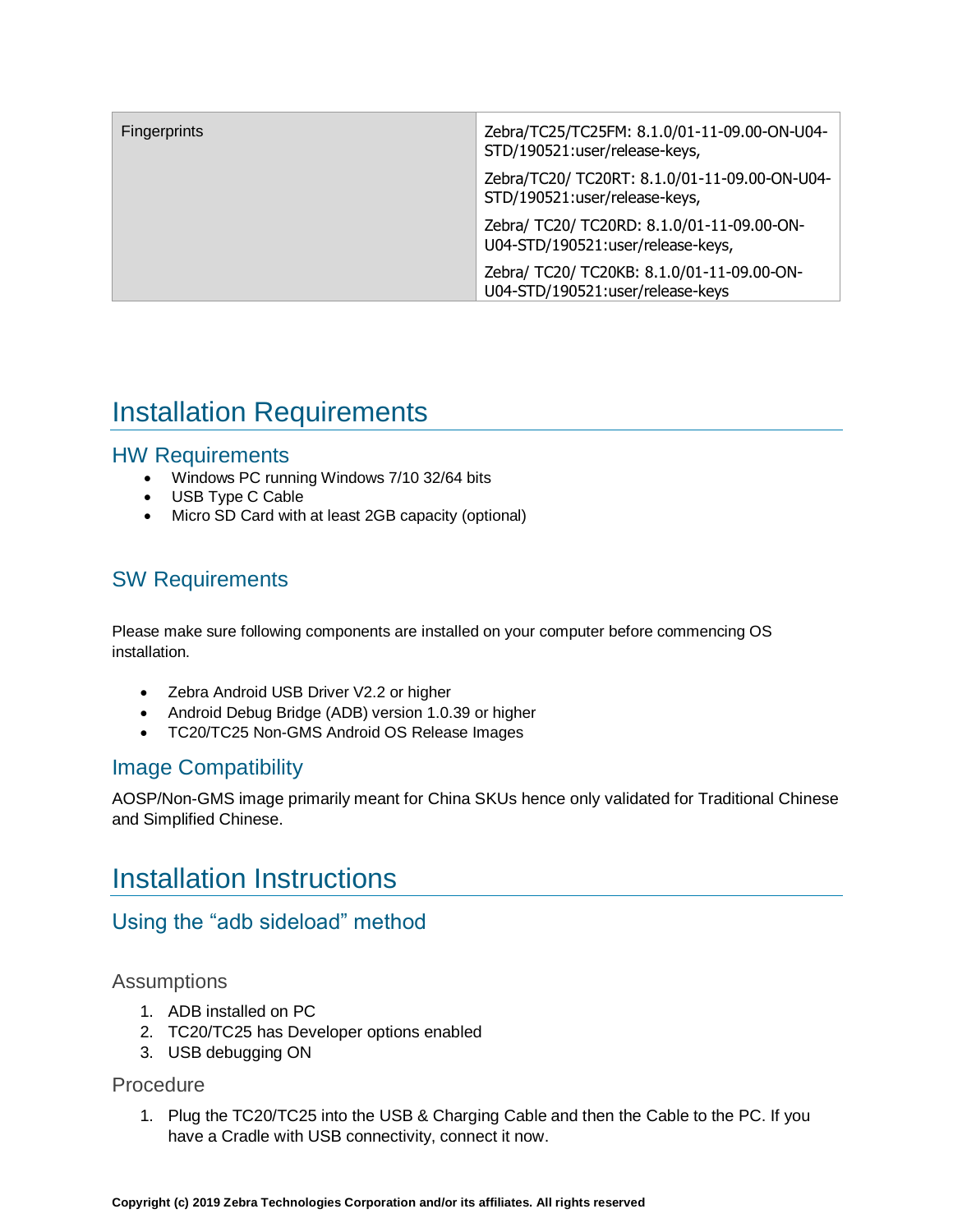- 2. You may need to pull down notification bar, and tap on the notification which says, "USB charging this device", and change it to "Transfer files".
- 3. Open Command Prompt on PC, run "adb devices" and check to see if you can see the device's serial number… If yes, proceed… if not you will need to get the PC set up with the proper drivers or install an External SD Card.
- 4. You may also get a pop up on your PC (Win 7) that you will be connected as a Portable Media Player… this can be ignored.
- 5. Entering Recovery Mode
	- a. Choice 1: In Command Prompt, type "adb reboot recovery" and click enter.
	- b. Choice 2:
		- i. Reboot and hold PTT key
		- ii. When Zebra Technologies logo appears on the screen Release the PTT Key
- 6. Your TC20/TC25 will reboot and take you to Android Recovery screen.
- 7. To select Sideload Method
	- a. Use the Volume + and to highlight, "Apply upgrade from ADB" and press the Power Key to select it
- 8. With your Command Prompt, open, type "adb sideload" and add a space and then drag and drop the zip file which you want to apply to the device and press enter.
	- a. When the file download starts, the command window will show progress with a percentage completed.
	- b. Device display will show a series of messages indicating it is downloading, verifying and installing the image on to the device.
- 9. After successful update, the device will auto reboot and you see Zebra on top and POWERED BY android at the bottom and after about 10 second will transition to the TC20/TC25 Touch Computer splash screen with 5 dancing white dots at bottom… it will stay at this screen for up to 4 minutes and then present the "Welcome Screen".
- 10. After this you will need to complete the process by setting up Wi-Fi and E-mail accounts and such.
- 11. To make sure the OS Update took place, once the initial setup is complete;
	- a. Go to "Settings" and scroll down to "System" and navigate to "About phone" and look at the "Build number". It should state "01-11-09.00-ON-U04-STD".
- 12. Setting the Date and Time. If you associate the device to a WLAN AP, it should automatically set the date and time. The only thing left is to set the time zone. Go to "Settings" and scroll to and select "Date & time". Scroll down to and select "Select time zone" and scroll down to and select the appropriate time zone and you are done.
- 13. Now you are all set to use your TC20/TC25.

## Using External SD Card

- 1. Plug the TC20/TC25 into the USB & Charging Cable and then the Cable to the PC. If you have a Cradle with USB connectivity, connect it now.
- 2. You may need to pull down notification bar, and tap on the notification which says "USB charging this device", and then change it to "Transfer files".
- 3. You may also get a pop up on your PC (Win 7) that you will be connected as a Portable Media Player… this can be ignored.
- 4. Copy the required files to the SD Card. This can be done in two ways
	- a. Copy the files to the Micro SD card with the help of a SD Adapter which gets inserted to the SD slot of your PC/Laptop/SD Writer.